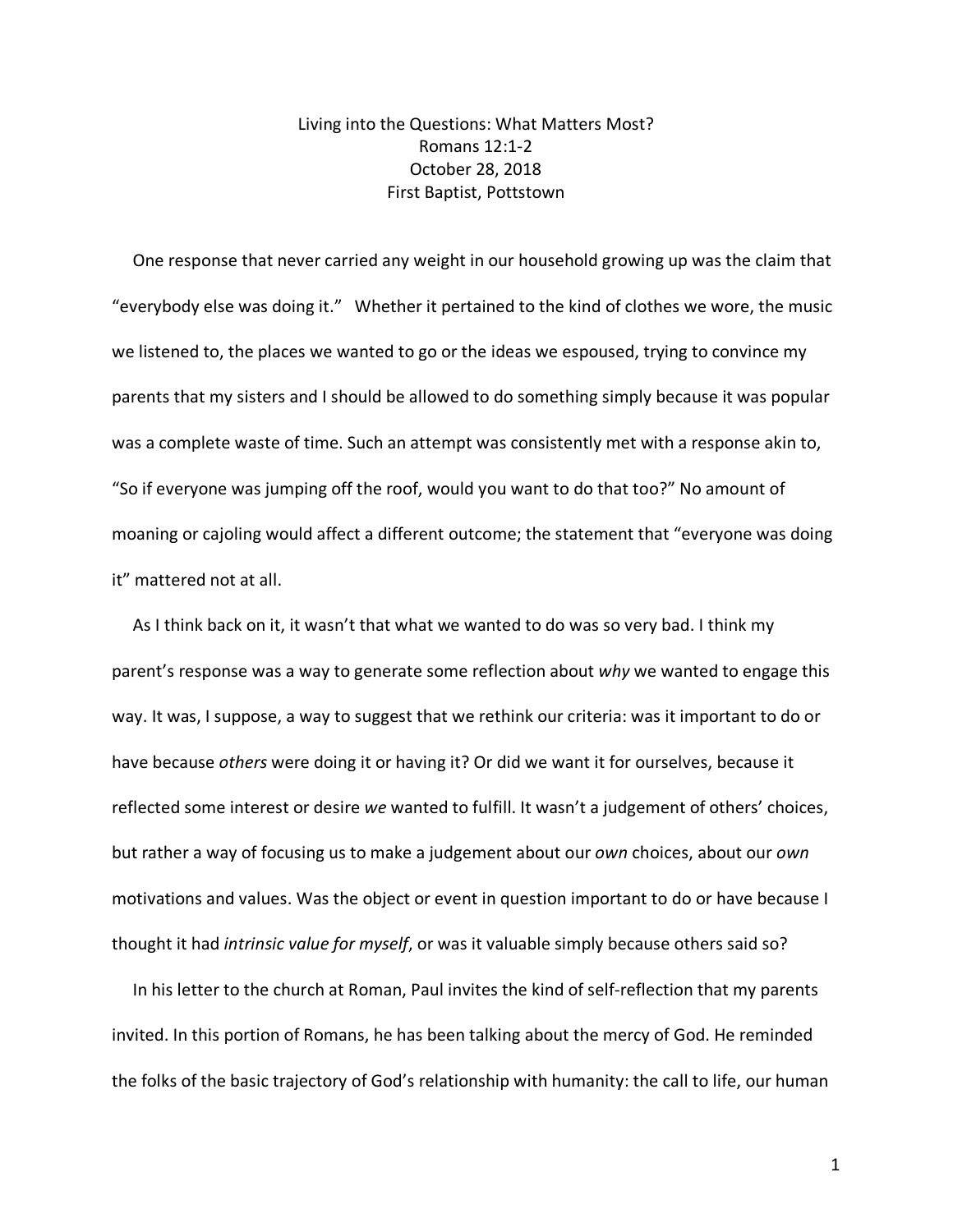resistance, and our return to God and Gods' ways. The fact that we can, and do, return to God again, and again, Paul says, is because God is merciful; in light of that mercy then, our faithful response is to "present our bodies as a living sacrifice" so that ultimately, we might be not "conformed" but "transformed" in the light of God's love and thereby empowered to do "God's will."

 Now this "living sacrifice" thing is a kind of a stretch for us but folks in the early church would have been familiar with the metaphor. Live offerings of small animals and birds were commonplace in ancient religious life so that part would not have generated a response; what might have gotten their attention was his emphasis on **presenting themselves** as a "sacrifice!" Paul loves the image of embodiment: believers embody the love of God, the redemptive work of Christ, the compassion of the Holy Spirit. For him, the Old Testament declaration that we should love God with all our "heart, soul, strength and mind" (Deut. 21) is brought to life in the way we live our lives. Our innermost values and motives, in Paul's estimation, are reflected in the ways we act, the choices we make, the commitments we give ourselves to, culminating in a literal "body of work" that becomes a reflection of ourselves and God's love. He's not saying that what we *do* leads to our salvation; rather, he's suggesting that **our salvation leads to what we do!** Redemption results in transformation! And transformation leads to understanding God's call for us. We are *ourselves* a living, breathing offering to God when we embody the values and priorities of the gospel.

 As we worship together over the next several weeks we will be focusing on several questions that are designed to push us to think about ourselves as individuals and as this "body of Christ" together. Paul's words challenge us to consider a new or renewed understanding our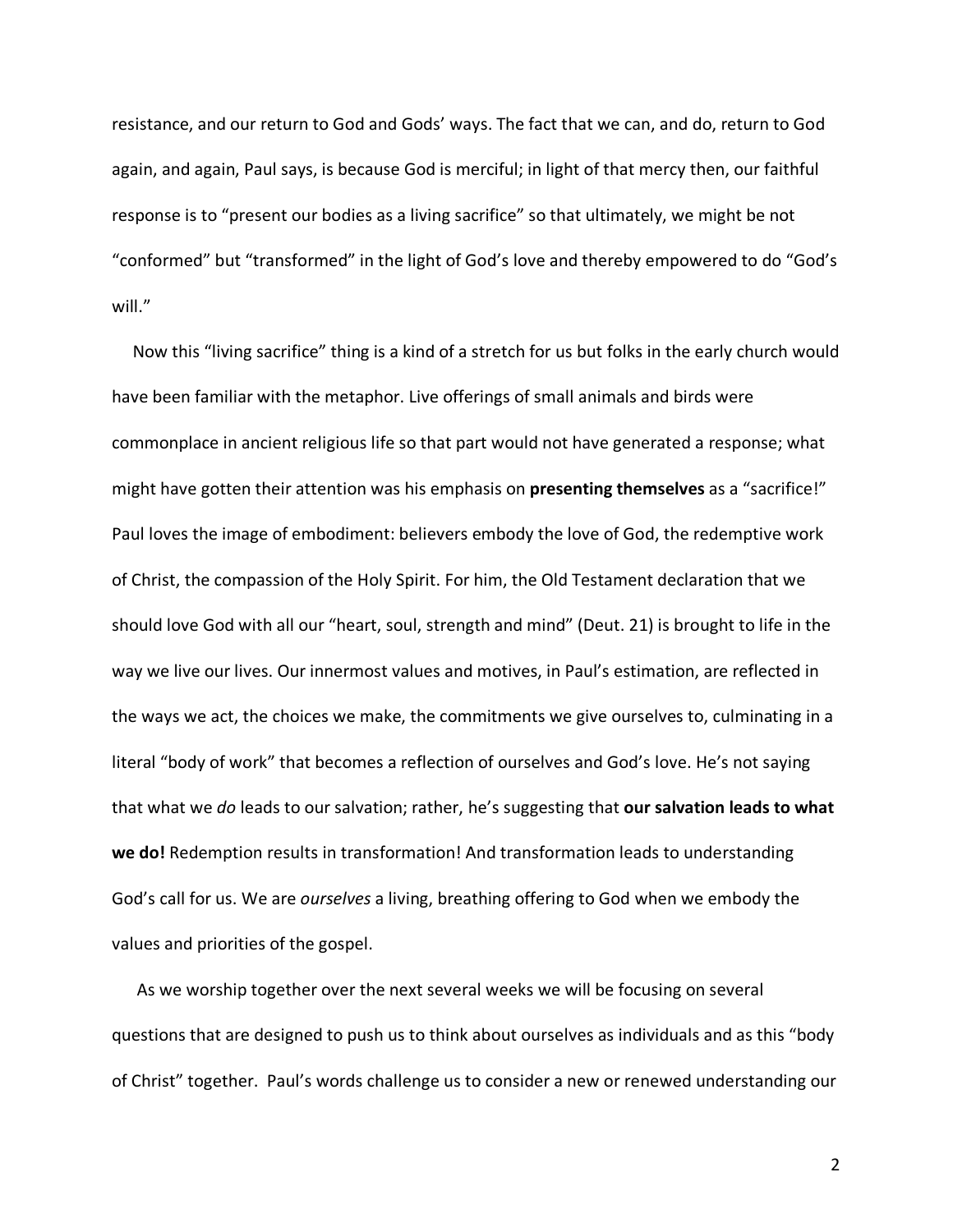sense of call and purpose in this season of our life together. This transformation Paul talks about is the process of change that shifts our focus from *ourselves* to our *life together*, knowing that it is *in relationship with one another* that we embody the ministry, compassion and joy of this life to which we have been called. In Paul's estimation, "church" is not a noun but rather it's a **verb**! Church is *not a place to go* but it's a **dynamic organism to** *be:* it is nothing less than a "living offering" to God!

 So how do we do that? How do we become the embodiment of God's generous Spirit? We begin with knowing ourselves, with knowing who we are and what we value. As I reminded you two weeks ago, God doesn't play holy hide and seek; "God's will" isn't some mysteriously hidden allusive thing waiting out there for us to find it. God has *already* planted in us the desires, passions, gifts, skills, longings, imagination, and potential for us to be the fullest expression of the body of Christ, a true "living sacrifice." Our task is to uncover it! Our job is to dream it! Our call is to embody it in such a way that it is clear, not only to ourselves but to the world around us, that we have been transformed!

 In his book *Strength to Love*, Martin Luther King, Jr. explores this notion of non-conformity. He argues that Paul isn't suggesting that we separate ourselves from the world, as some conservatives do. That would make us detached, disinterested in the very creation and society of which we are called to be apart. King also believes that we shouldn't be so immersed in the world that we acquiesce to its values; if we simply go along with whatever the dominate culture affirms as right, valuable and "good", then we miss the opportunity to bring light to the world, to be the "salt" Brother Eleazar spoke of last week. But rather King argues that what Paul envisioned was for us to position ourselves in such a way that we both can *love and change* the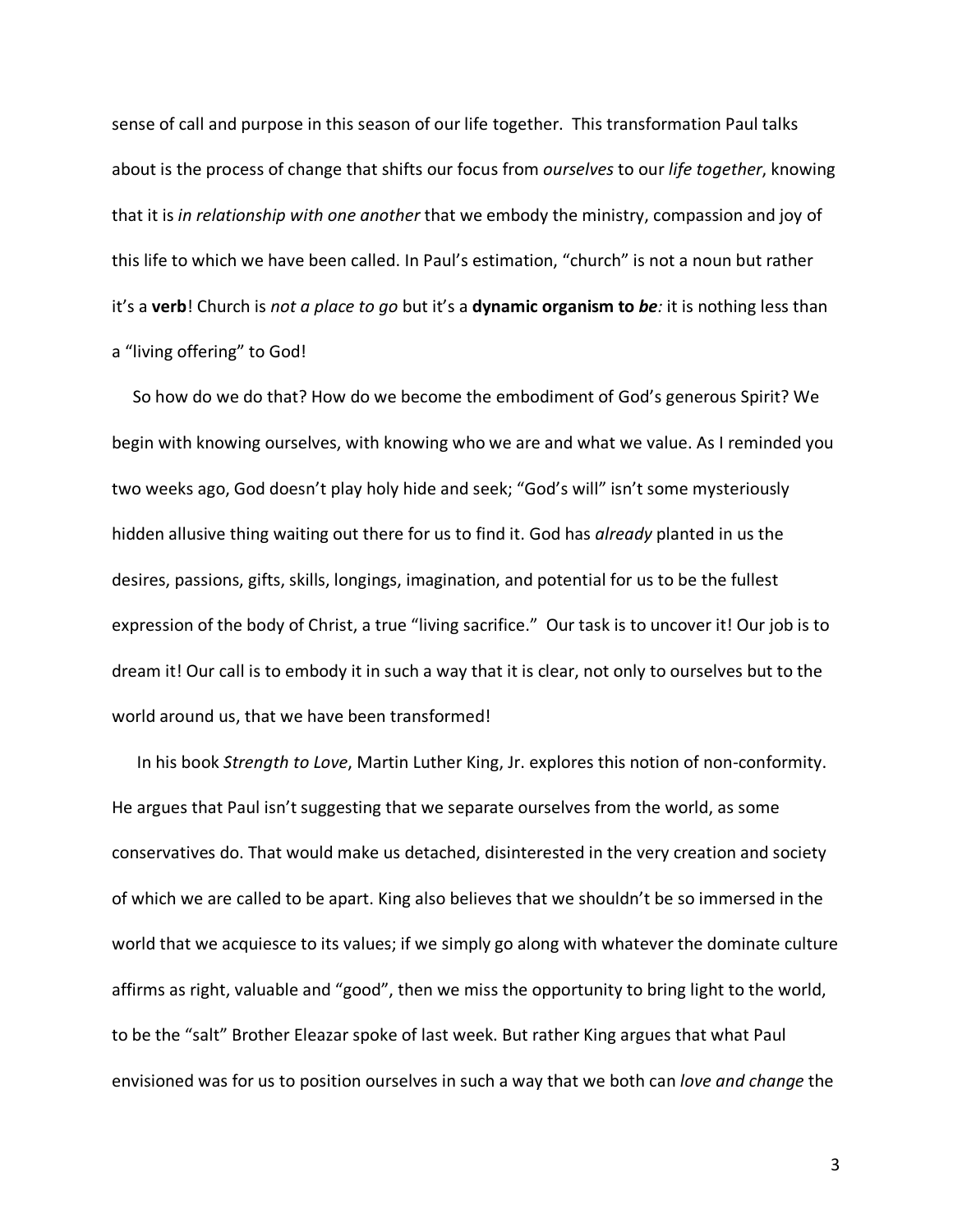world without separation or assimilation; that we embody this other place that allows us to witness to God's redeeming love and grace in a way that is prophetic and life-changing! King asks the church to be "maladjusted", transformed not conformed.

 And it is in such a transformation that we find our purpose, according to Paul: "so that you can discern what is the will of God." Opening ourselves to God's merciful spirit, offering who we are, what we value and how we act as our "living sacrifice", our "body of work" as our "spiritual worship", we can be transformed by God's love and grace to reveal our unique place in God's realm for just "such a time as this."

 We need to **ask and answer** the questions: Who are we? What do we value? How do we define and characterize ourselves? We need to **ponder and be able to say** to each other and to the wider community what matters most to us; what we would be willing to do and be, for the sake of God and for our life together. We need to **wonder** what lies at the very heart of why we are here, to **identify** the thing that compels us to continue, to **claim** what we would not give up for all the money in the world. Because **these** are the questions that will tell us most about ourselves. The answers to these questions lay the foundation for who and what we are yet to be. They tell us what is important to us; they tell us who is important to us. And they begin to point us toward what we might imagine we can be and do when we take ourselves and God seriously enough to risk transformation in the light and life of Christ.

 Discovering God's will begins in discovering ourselves, as individuals and as the body of Christ together. If we are "doing church", giving to those in need, showing up, putting in our time simply because we always have, or because "everyone else is doing it", then we aren't here for the right reasons and we will have trouble figuring out why to stay. Neither Pottstown